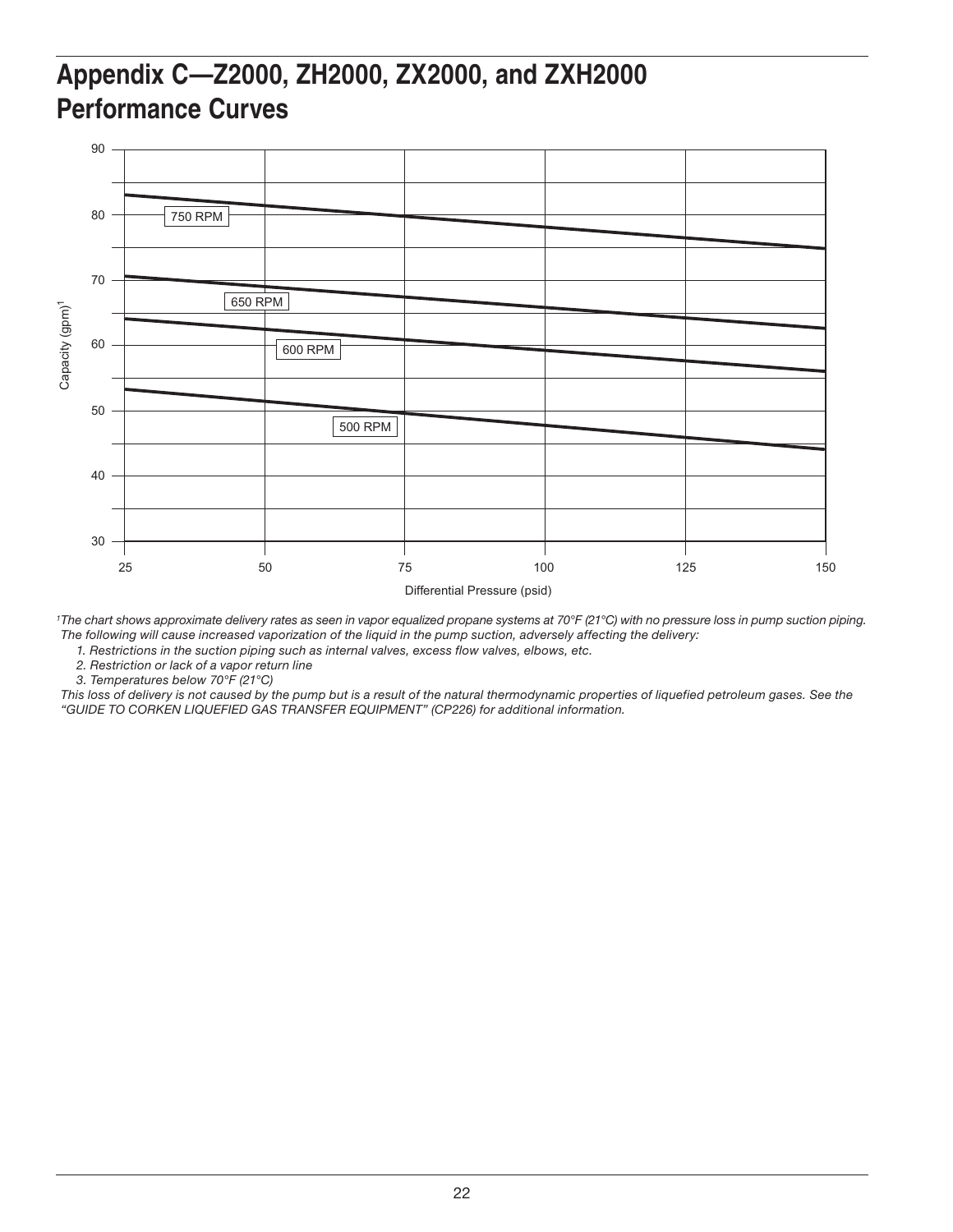### **Appendix C—Z3200 and ZH3200 Performance Curves**



*1The chart shows approximate delivery rates as seen in vapor equalized propane systems at 70°F (21°C) with no pressure loss in pump suction piping. The following will cause increased vaporization of the liquid in the pump suction, adversely affecting the delivery:*

*1. Restrictions in the suction piping such as internal valves, excess flow valves, elbows, etc.*

*2. Restriction or lack of a vapor return line*

*3. Temperatures below 70°F (21°C)*

*This loss of delivery is not caused by the pump but is a result of the natural thermodynamic properties of liquefied petroleum gases. See the "GUIDE TO CORKEN LIQUEFIED GAS TRANSFER EQUIPMENT" (CP226) for additional information.*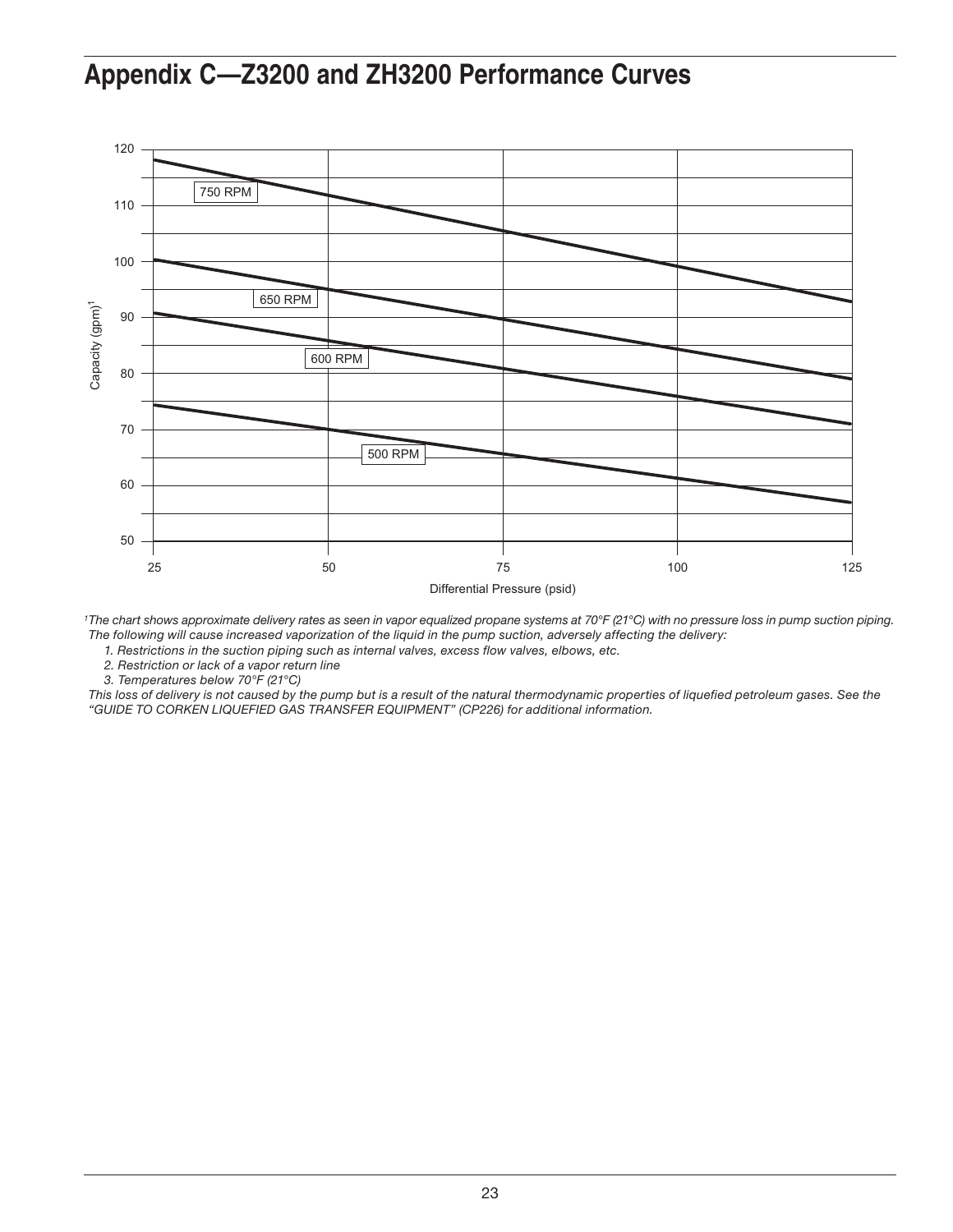### **Appendix C—Z4200 and ZH4200 Performance Curves**



*1The chart shows approximate delivery rates as seen in vapor equalized propane systems at 70°F (21°C) with no pressure loss in pump suction piping. The following will cause increased vaporization of the liquid in the pump suction, adversely affecting the delivery:*

*1. Restrictions in the suction piping such as internal valves, excess flow valves, elbows, etc.*

*2. Restriction or lack of a vapor return line*

*3. Temperatures below 70°F (21°C)*

*This loss of delivery is not caused by the pump but is a result of the natural thermodynamic properties of liquefied petroleum gases. See the "GUIDE TO CORKEN LIQUEFIED GAS TRANSFER EQUIPMENT" (CP226) for additional information.*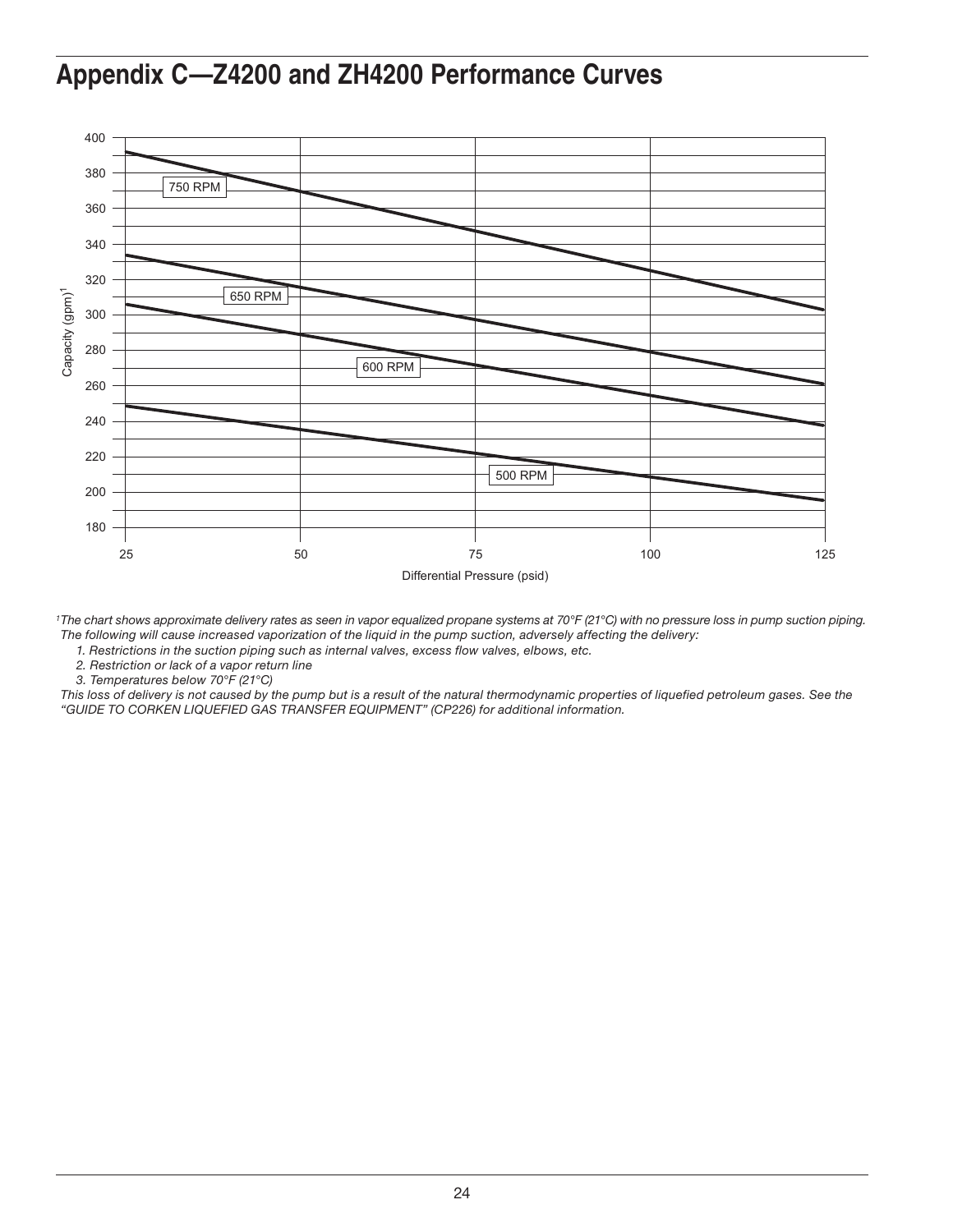# **Appendix C—Performance Charts**

| Pump       | <b>Differential</b>      | Approximate Delivery of | Brake hp   | Pump Torque |
|------------|--------------------------|-------------------------|------------|-------------|
| Speed      | Pressure                 | Propane <sup>1</sup>    | Required   | Required    |
| <b>RPM</b> | psid (kPa)               | gpm (L/min)             | bhp (kW)   | ft•lb (N•M) |
| 750        | 50 (345)                 | 82 (309)                | 2.9(2.2)   | 20.4 (27.7) |
| 750        | 100 (689)                | 77 (291)                | 5.8(4.3)   | 40.8 (55.3) |
| 750        | $150^2$ (1,034)          | 75 (284)                | 8.9 (6.63) | 62.2 (84.3) |
| 650        | 50 (345)                 | 69 (261)                | 2.5(1.9)   | 20.4 (27.7) |
| 650        | 100 (689)                | 64 (242)                | 5.1(3.8)   | 40.8 (55.3) |
| 650        | 150 <sup>2</sup> (1,034) | 63 (238)                | 7.7(5.7)   | 62.2 (84.3) |
| 600        | 50 (345)                 | 63 (238)                | 2.3(1.7)   | 20.4 (27.7) |
| 600        | 100 (689)                | 58 (219)                | 4.6(3.5)   | 40.8 (55.3) |
| 600        | 150 <sup>2</sup> (1,034) | 56 (212)                | 7.1(5.3)   | 62.2 (84.3) |
| 500        | 50 (345)                 | 52 (197)                | 1.9(1.4)   | 20.4 (27.7) |
| 500        | 100 (689)                | 46 (174)                | 3.9(2.9)   | 40.8 (55.3) |
| 500        | 150 <sup>2</sup> (1,034) | 44 (166)                | 5.9(4.4)   | 62.2 (84.3) |

#### **Z2000, ZH2000, ZX2000, and ZXH2000 Coro-Vane® Truck Pumps**

### **Z3200 and ZH3200 Coro-Vane® Truck Pumps**

| Pump<br>Speed | <b>Differential</b><br>Pressure | Approximate Delivery of<br>Propane <sup>1</sup> | Brake hp<br>Required | Pump Torque<br>Required |
|---------------|---------------------------------|-------------------------------------------------|----------------------|-------------------------|
| <b>RPM</b>    | psid (kPa)                      | gpm (L/min)                                     | bhp (kW)             | ft•lb (N•M)             |
| 750           | 50 (345)                        | 112 (424)                                       | 6.2(4.6)             | 43.4 (58.9)             |
| 750           | 100 (689)                       | 99 (375)                                        | 9.9(7.4)             | 69.3 (94.0)             |
| 650           | 50 (345)                        | 95 (360)                                        | 5.2(3.9)             | 42.0 (57.0)             |
| 650           | 100 (689)                       | 84 (318)                                        | 8.2(6.1)             | 66.3 (89.9)             |
| 600           | 50 (345)                        | 86 (326)                                        | 5.0(3.7)             | 41.3 (56.0)             |
| 600           | 100 (689)                       | 76 (288)                                        | 7.8(5.9)             | 64.8 (87.9)             |
| 500           | 50 (345)                        | 70 (265)                                        | 3.8(2.8)             | 39.9 (54.1)             |
| 500           | 100 (689)                       | 62 (235)                                        | 5.8(4.3)             | 60.9 (82.6)             |

### **Z4200, ZH4200, and Z4500 Coro-Vane® Truck Pumps**

| Pump<br>Speed | Differential<br>Pressure | Approximate Delivery of<br>Propane <sup>1</sup> | Brake hp<br>Required | Pump Torque<br>Required |
|---------------|--------------------------|-------------------------------------------------|----------------------|-------------------------|
| <b>RPM</b>    | psid (kPa)               | gpm (L/min)                                     | bhp (kW)             | ft•lb (N•M)             |
| 750           | 50 (345)                 | 369 (1,397)                                     | 12.5(9.3)            | 87 (118.0)              |
| 750           | 100 (689)                | 325 (1,230)                                     | 25.1(18.6)           | 175 (237.3)             |
| 650           | 50 (345)                 | 316 (1,196)                                     | 10.8(8.0)            | 87 (118.0)              |
| 650           | 100 (689)                | 278 (1,052)                                     | 21.7(16.1)           | 175 (237.3)             |
| 600           | 50 (345)                 | 289 (1,094)                                     | 9.9(7.3)             | 87 (118.0)              |
| 600           | 100 (689)                | 254 (961)                                       | 20.0 (14.8)          | 175 (237.3)             |
| 500           | 50 (345)                 | 236 (893)                                       | 8.3(6.2)             | 87 (118.0)              |
| 500           | 100 (689)                | 208 (787)                                       | 16.7 (12.4)          | 175 (237.3)             |

*1Delivery times are approximate—see note on page 22 for further explanation.*

*2Applies to ZX/ZXH2000 models only.*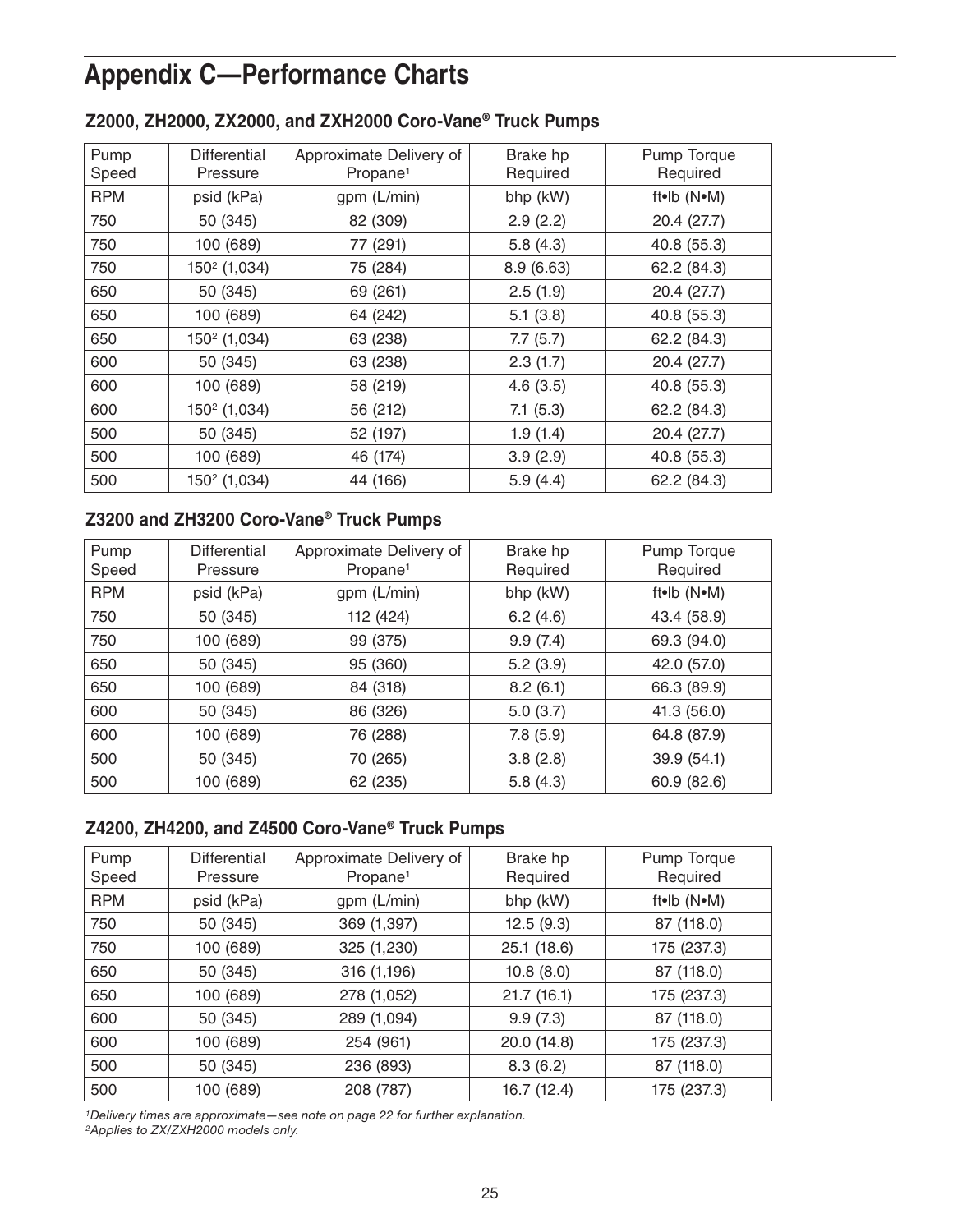# **Appendix C-Performance Curves**

#### Z3500